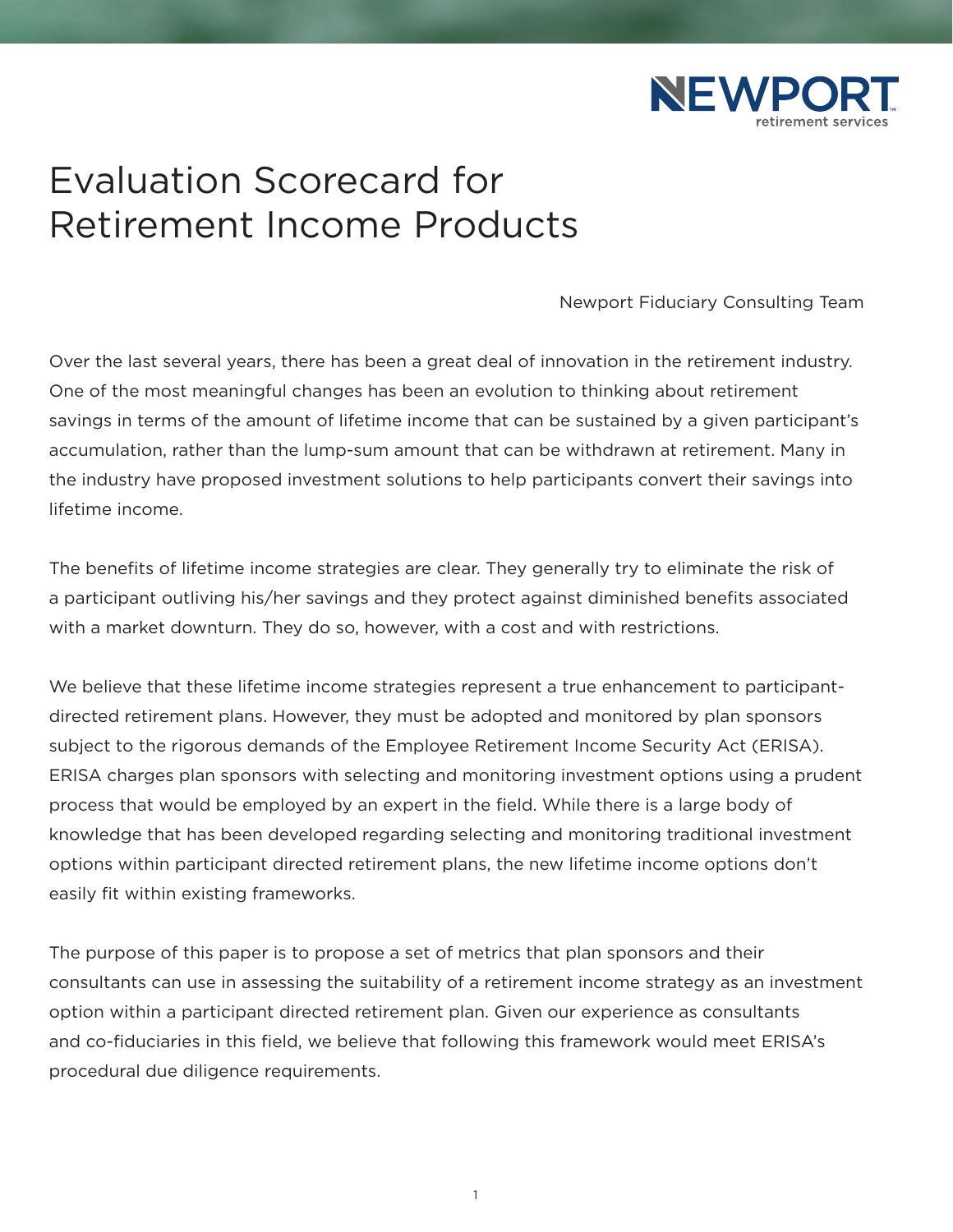We recognize that there are a wide range of retirement income solutions available on the market. They include a broad array of insurance-oriented solutions (e.g., fixed annuities, guaranteed monthly withdrawal benefit, or GMWB, annuities, and guaranteed monthly income benefit, or GMIB, annuities) and non-insurance solutions (e.g. managed payout funds and multi-asset payout funds). It would be beyond the scope of this paper to address the idiosyncrasies of each specific strategy, so instead, we will focus on the major criteria that we believe should be evaluated, regardless of the solution type.

We believe there are five major criteria that must be evaluated and "scored" to document the plan sponsor has followed a "prudent process" in selecting and monitoring a retirement income strategy. These criteria include:

- Efficacy of the underlying investment process
- Nature of the lifetime income guarantee
- Counterparty strength (in the case of an insured product)
- Cost of product (including both investment management and insurance)
- Operational flexibility (at both sponsor and participant levels)

We recommend that each of these criteria be scored on a 1–5 scale (low–high) and that the scores be combined by computing the average, which would represent a composite score that would range between one and five. In order to appropriately score a strategy, a plan sponsor or consultant would need to have a good understanding of the entire universe of available options, as the score would be relative to other available strategies. A score of three would be denoted as satisfactory, with scores of one or two being deemed below par and scores of four or five being above par. A composite score of three or above would place the strategy in good standing, while scores below three would place the strategy on a watch list.

# Efficacy of the Underlying Investment Process

With any retirement income product, a participant's account growth will be a function of the success of the underlying investments. While more critical in products where the participant takes on the investment risk (subject to a guarantee), the astute plan sponsor will want to understand how well the underlying investments have fared relative to an appropriate benchmark. Also important in this category is how much flexibility a participant is given in selecting the risk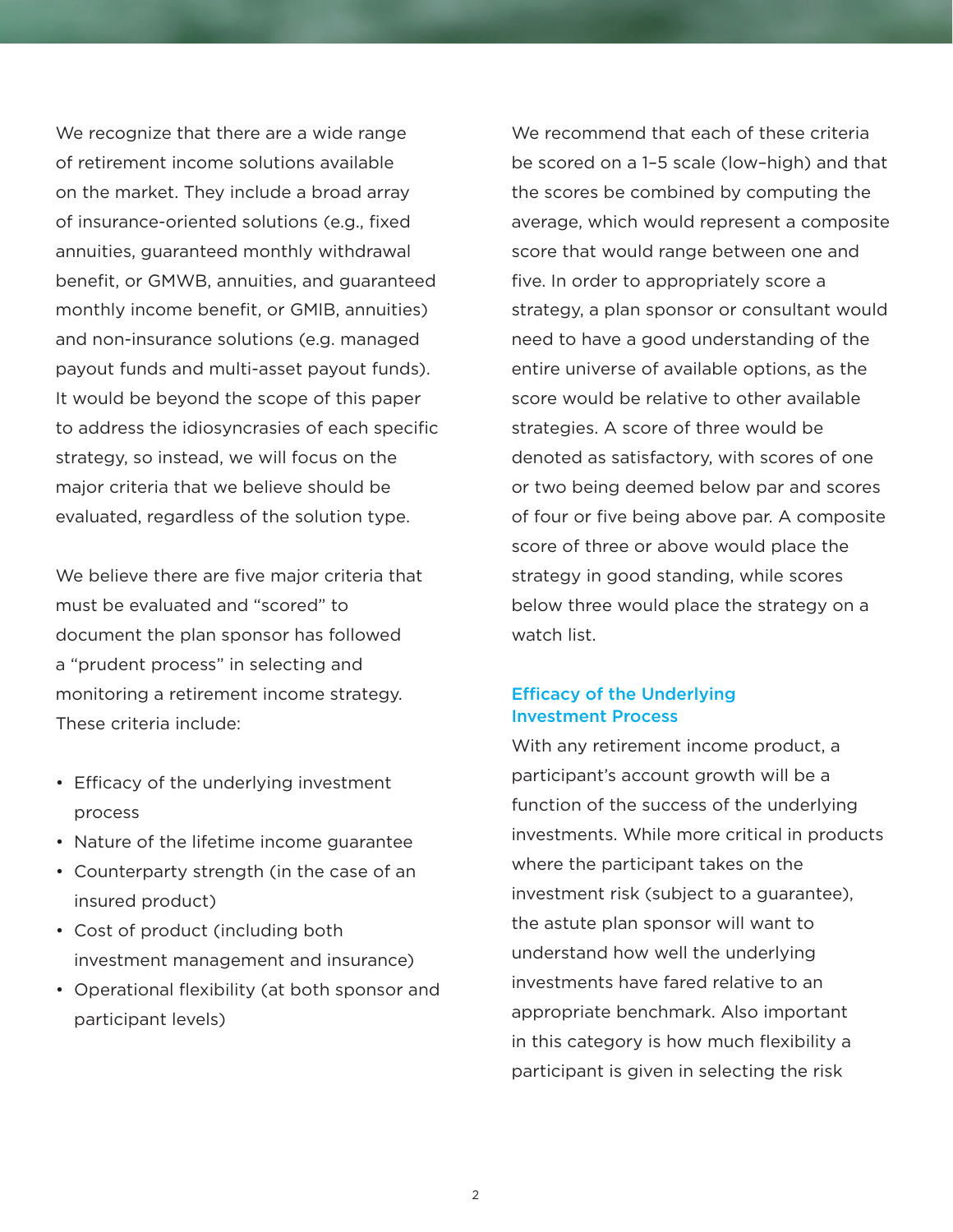profile of his/her underlying investments. Higher scores would be reserved for strategies that provide flexibility to invest in seasoned investment strategies that have demonstrated strong quantitative and qualitative standards over substantial time periods and which give the participant the ability to calibrate his/her risk profile and—if desired—take on significant equity risk.

#### Nature of the Lifetime Income Guarantee

The objective in selecting a lifetime income guarantee strategy for a participant investment menu is to offer the participant an income stream that s/he cannot outlive. That said, there are many variations in how this guarantee is manifested. At the less attractive end are managed payout funds where there is no actual quarantee. At the other end are GMWB strategies with annual step-ups, and even annual guaranteed increases. A popular in-between choice is a deferred annuity which kicks in at age 80 or 85, so that there is a known length of time over which a participant's retirement savings must extend. Higher scores here go to strategies that provide higher lifetime incomes for a given amount of savings and to higher comfort levels for investors.

## Counterparty Strength (for insured products)

Currently available products may have either one or multiple insurers backing the guarantee (or selling annuity segments). In cases where multiple insurers are involved, they are not joint and severally liable, meaning each insurer is responsible only for its own segment of the guarantee, but not responsible for backing other insurers' segments if they default. The insurance industry has an extremely sophisticated support system in place. In the event of insurer insolvency, the state of domicile steps up and takes control of the organization and handles the payout of liabilities. The state guarantee association structure has a strong track record but an insurance company failure and a subsequent state takeover still represent a risk with this type of product. As a large proportion of an investor's wealth, frozen retirement assets can be almost as devastating financially as a loss of assets. There is also some question as to what exactly would be recompensed in the event of insurance company insolvency. If a withdrawal rate was guaranteed, would an investor receive the steppedup account value minus withdrawals, or the actuarial equivalent based on interest rates of the day? Variable annuities and other such products with market-related components have helped in setting some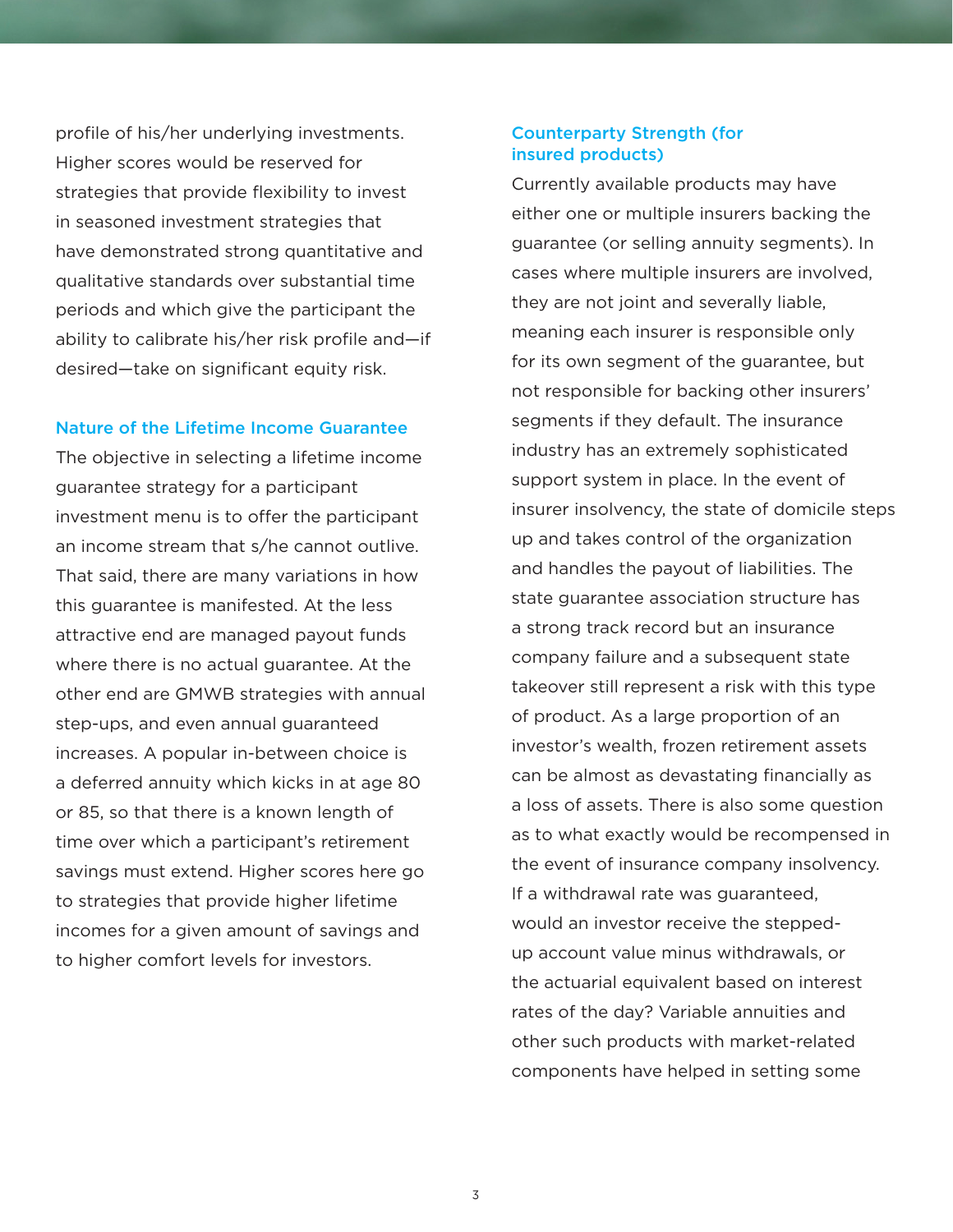of the precedent, but counterparty failure risks still remain. In addition to default risk, an at-risk insurance company will raise the cost of offering the benefit. We recommend that satisfactory ratings be reserved for counterparties that maintain ratings in the top third of financial strength rankings. For instance, from a rating agency with a range of 21 scores, the insurer should stay within the top seven. Of course, products with multiple insurers will score higher in this criterion provided each insurer has sufficiently high ratings.

#### Cost of Product

Expenses are a critical component in the evaluation process, since insurance and management fees have a direct impact on performance. The investment management portion of the fee should not exceed typical expense ratios for similar risk asset allocation strategies outside of the retirement income guarantee products arena. Passive and active strategies should be compared to appropriate peers.

The second consideration with regard to expenses is the cost of the guarantee when dealing with insured products. Both current and maximum expenses need to be compared to products with a similar type of guarantee, and the cost must be commensurate with the value. For instance, more than one product offers a guaranteed withdrawal benefit of 5%, with an annual ratchet, and the beneficiaries receive the full account value remaining at death. These products should be priced similarly. If another product has the same withdrawal benefit and annual ratchet, but requires that the participant annuitize, meaning that remaining assets are not passed to beneficiaries, it should be less expensive. A product with similar features, but which also includes a guaranteed 3% annual increase in the account value, has a justification for charging participants a higher fee for the additional inflation protection during retirement. As a guide, the average current benefit cost of the products included in our research is 80 basis points, with a range from 50 to 100 basis points. Don't overlook the importance of comparing the maximum cost of the benefit to competitors. In an extreme down market, when a large proportion of plan participants are "in the money," meaning that the guarantee has been triggered and benefit bases are larger than account market values, it's not unlikely that the insurer will push the cost of the benefit to the maximum allowable level.

A final comment is warranted on fixed annuities that don't disclose an explicit expense for the guarantee, or for any product that is designed with an expense structure that differs from competitors. In cases such as these, it may be more

4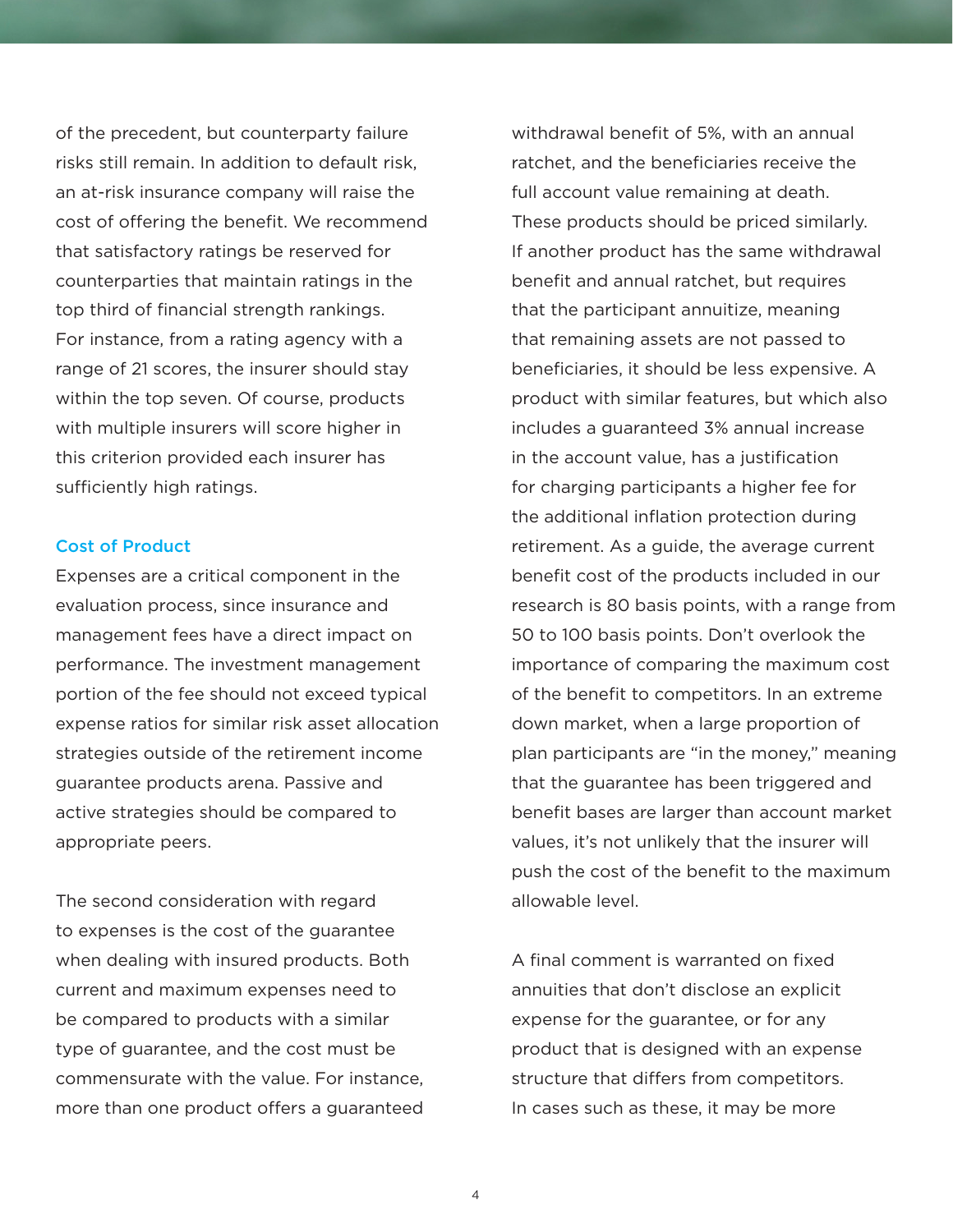appropriate to evaluate the dollar amount of retirement income offered for comparablysized accounts when the account market value is the same as the benefit base. Actual retirement income can be viewed as the 'net performance' of these products, and while performance is driven by other factors besides expenses, comparing the bottom line can be effective.

### Operational Flexibility

With regard to portability, two scenarios must be considered. First, if a participant departs the plan, there should be an available vehicle for retaining the product's guarantee. Most insurers offer a rollover product where the guaranteed benefit base is carried over to the new product. The availability of such a rollover product will significantly enhance product acceptance among participants.

The plan sponsor must also consider its ability to relocate to an alternate platform if it becomes dissatisfied with the current recordkeeper. Many of these products are offered exclusively on the insurer's platform, with no intention to expand availability. Some insurers are partnering with external recordkeepers and designing an exclusive offering for each platform. Only a small number of these product issuers are actively pursuing widespread platform availability.

A plan sponsor has a fiduciary responsibility to evaluate its recordkeeper based on service, cost, and investment option availability. If it becomes necessary, the plan sponsor may be forced to move the plan to an alternate platform which doesn't offer the same, or possibly any, retirement income guarantee products. There is a risk that participants could lose the guarantee in this scenario. Although the sponsor has the ability to make this decision if the transition is in the best interest of the majority of the plan participants, this is not an appealing alternative. For these reasons, product flexibility and portability are critical components of a scorecard. A product issuer who is working toward increasing platform availability would score higher in this criterion. One of the newer products is designed to send x% to an annuity carrier over a ten year period while the remainder stays in a diversified unitized portfolio which can be liquidated at any time. Since the annuitized portion of the investment is locked in, and the remainder can be reinvested in any way, this product would score well in operational flexibility.

## **Conclusion**

Retirement income strategies are the most recent innovation to hit the participant directed retirement industry. Just a few years ago, target-date funds were new and untested. Plan sponsors and their consultants needed to develop a framework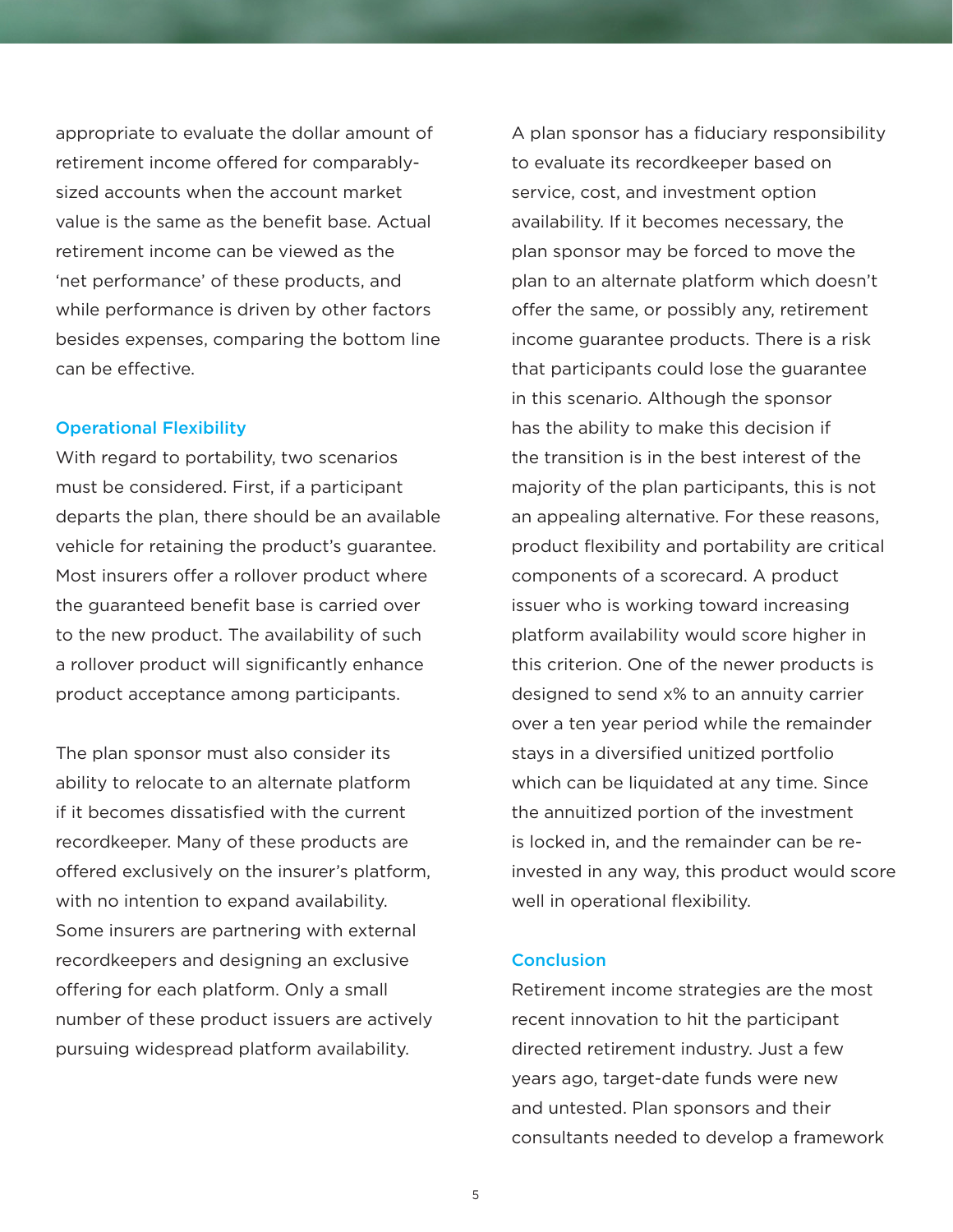for evaluating these new strategies. The same creativity must be now be applied to these new products. In this paper, we have attempted to outline the criteria that we believe should be evaluated and offered some guidelines on how the evaluation should be conducted. We recognize that this new frontier is a work in progress and look forward to comments by other practitioners regarding this developing field.

| <b>Sample Evaluation Scorecard</b>                                                                                                                                                                                                  | Score from 1-5<br>(1=lowest/5=best) |
|-------------------------------------------------------------------------------------------------------------------------------------------------------------------------------------------------------------------------------------|-------------------------------------|
| <b>Efficacy of the Underlying Investment Process</b>                                                                                                                                                                                |                                     |
| Does the product include an element of professional investment management, or do the<br>assets remain participant-directed?                                                                                                         |                                     |
| If professionally managed, are the options well diversified portfolios with experienced<br>management, ample resources and access to high quality research, low cost, and with a<br>good track record of risk-adjusted performance? |                                     |
| Are the participants able (through managed or self-directed accounts) to take an<br>acceptable level of market risk to maximize the benefit of the guarantee?                                                                       |                                     |
| Nature of the Lifetime Income Guarantee                                                                                                                                                                                             |                                     |
| Does the product offer a guarantee?                                                                                                                                                                                                 |                                     |
| What is the value of the guarantee relative to competing offerings?                                                                                                                                                                 |                                     |
| <b>Counterparty Strength</b>                                                                                                                                                                                                        |                                     |
| Does the product have a single insurer or multiple insurers backing the guarantee?                                                                                                                                                  |                                     |
| Does the insurer (or insurers) have a financial strength rating in the top third of the<br>range of possible ratings?                                                                                                               |                                     |
| Cost of Product (including both investment management and insurance)                                                                                                                                                                |                                     |
| Are the investment management fees for the underlying diversified investment options<br>less than 100 basis points, and equal to or less than the average for similar strategies?                                                   |                                     |
| Is the cost of the retirement income guarantee commensurate with its value relative to<br>competing offerings?                                                                                                                      |                                     |
| Is the maximum guaranteed cost of the insurance benefit acceptable?                                                                                                                                                                 |                                     |
| Operational Flexibility (including both sponsor and participant levels)                                                                                                                                                             |                                     |
| Does the insurer offer a rollover product in the event of a participant departure?                                                                                                                                                  |                                     |
| Is the product available on multiple platforms and does the plan sponsor have the<br>ability to migrate the plan to a different platform?                                                                                           |                                     |

| <b>Scoring</b>                                        |                                                         |
|-------------------------------------------------------|---------------------------------------------------------|
| Add up all scores and divide the total by 12.         |                                                         |
| 3-5: This product has an acceptable overall score and | 1-2: This product is not meeting its objective of       |
| compares favorably to competitors. However, even      | providing an avenue of retirement income to your plan   |
| one low score may indicate that the product is not    | participants. A broader survey of available products in |
| suitable for your plan.                               | the marketplace may be necessary.                       |